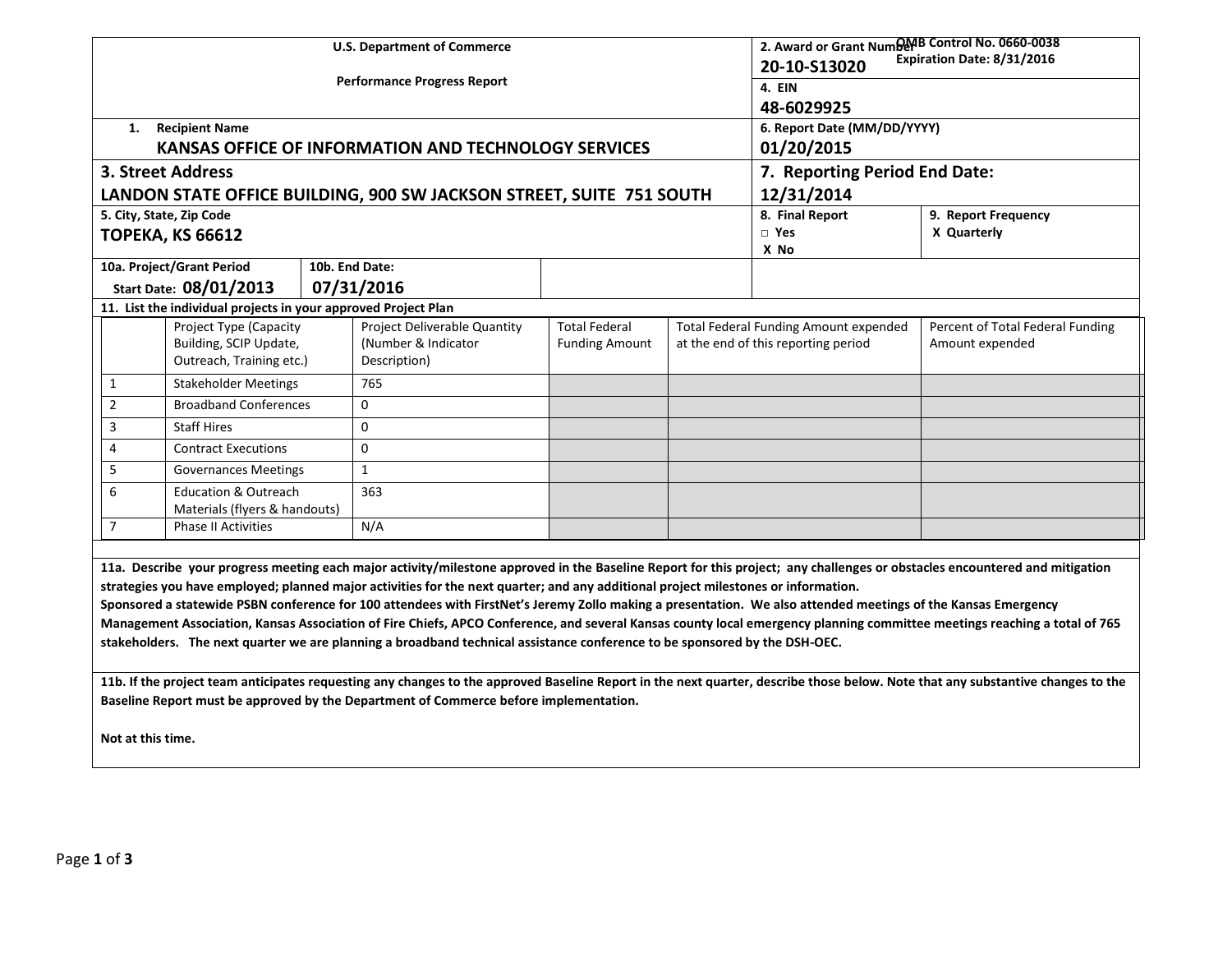11c. Provide any other information that would be useful to NTIA as it assesses this project's progress.

We are actively pursuing coordination with public safety partners in other states to enhance our broadband outreach and border coordination.

lld. Describe any success stories or best practices you have identified. Please be as specific as possible.

We have been working with our regional partners in attending their initial state consultation in preparation for our initial consultation meeting which is to be determined.

12. Personnel

12a. If the project is not fully staffed, describe how any lack of staffing may impact the project's time line and when the project will be fully staffed.

12b. Staffing Table

| <b>Job Title</b><br>FTE %                                                                                                             |                                                                                                                                                                |                                                |                 |                                                      | Change     |            |                        |                        |                        |  |
|---------------------------------------------------------------------------------------------------------------------------------------|----------------------------------------------------------------------------------------------------------------------------------------------------------------|------------------------------------------------|-----------------|------------------------------------------------------|------------|------------|------------------------|------------------------|------------------------|--|
| <b>SWIC</b>                                                                                                                           |                                                                                                                                                                | .54                                            |                 | Provide oversight of all SLIGP project activities    | No change  |            |                        |                        |                        |  |
| <b>OEC Trainer</b>                                                                                                                    |                                                                                                                                                                | .54                                            |                 | Dissemination of SLIGP information to general public | No Change  |            |                        |                        |                        |  |
| <b>OEC Trainer</b>                                                                                                                    |                                                                                                                                                                | .54                                            |                 | Dissemination of SLIGP information to general public | No change  |            |                        |                        |                        |  |
| <b>Outreach Coordinator</b>                                                                                                           |                                                                                                                                                                | Education & outreach of PSBN to general public | No change       |                                                      |            |            |                        |                        |                        |  |
| <b>Outreach Coordinator</b>                                                                                                           |                                                                                                                                                                | Education & outreach of PSBN to general public | No change       |                                                      |            |            |                        |                        |                        |  |
| <b>Grant Administrator</b><br>1.0                                                                                                     |                                                                                                                                                                |                                                |                 | Administer SLIGP grant                               | No change  |            |                        |                        |                        |  |
| Add Row<br><b>Remove Row</b>                                                                                                          |                                                                                                                                                                |                                                |                 |                                                      |            |            |                        |                        |                        |  |
| 13. Subcontracts (Vendors and/or Subrecipients)                                                                                       |                                                                                                                                                                |                                                |                 |                                                      |            |            |                        |                        |                        |  |
| 13a. Subcontracts Table - Include all subcontractors. The totals from this table must equal the "Subcontracts Total" in Question 14f. |                                                                                                                                                                |                                                |                 |                                                      |            |            |                        |                        |                        |  |
| Name                                                                                                                                  | Subcontract Purpose                                                                                                                                            | Type                                           | RFP/RFQ         | Contract                                             | Start      | End        | <b>Total Federal</b>   | <b>Total Matching</b>  | Project and % Assigned |  |
|                                                                                                                                       |                                                                                                                                                                | (Vendor/Subrec.)                               | Issued<br>(Y/N) | Executed<br>(Y/N)                                    | Date       | Date       | <b>Funds Allocated</b> | <b>Funds Allocated</b> |                        |  |
| <b>TBD</b>                                                                                                                            | Program Development<br><b>Information Gathering</b><br>Legal Assistance<br>Assistance as Required                                                              | Vendor                                         | N               | N                                                    | <b>TBD</b> | <b>TBD</b> | \$863,593              | \$0                    |                        |  |
|                                                                                                                                       | 13b. Describe any challenges encountered with vendors and/or subrecipients.                                                                                    |                                                |                 | Add Row                                              |            | Remove Row |                        |                        |                        |  |
|                                                                                                                                       | We have been contacted by multiple vendors in the telecommunications industry and have been advising them to contact FirstNet. How or when will the vendors be |                                                |                 |                                                      |            |            |                        |                        |                        |  |

approached with the proper process to become a part of the equation?